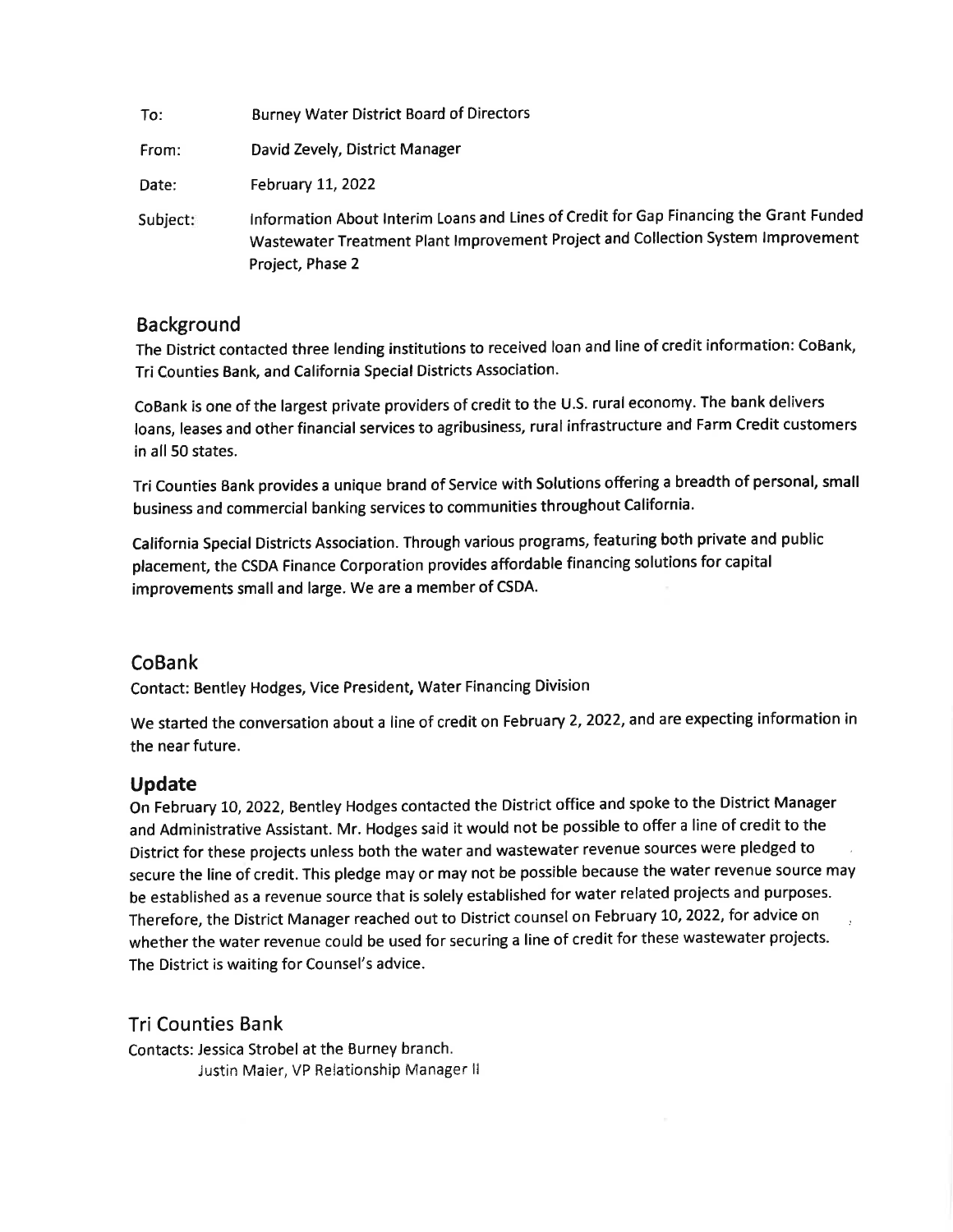On February 8, 2022, Ms. Strobel provided information verbally regarding information she received from the lender. She said they can do a 5 year Line of Credit at around a 5.25% interest rate.

The District provided information the bank requested: Values of District properties, property and building addresses and Buildings (and financial statements?). The information was sent on Friday, January 28<sup>th</sup>, 2022.

## Update

On February 10, 2022, the following information was provided by Justin Maier at Tri Counties Bank: ...general terms and rates regarding a line of credit secured by the real estate that Burney Water District owns. The general structure of the line of credit is up to 50% LTV of the appraised value of the property or propertíes. The term is 60 months and the payments are interest only. The fees are .25% of the loan amount that is approved plus a \$750 documentation fee, flood certificate of \$10.75 and appraisal is sent out to bíd. The rate will be variable and based upon the Wall Street Journal Prime Rate (currently at 3.25%) plus a spread of 1.25-2% based upon the collateral and overall credit strength.

## **CSDA**

Contact: Cathrine Lemaire, CSDA Fínance Corporation Coordinator

The CSDA Finance Corporation works with consultants from three firms: Municipal Finance Corporation, Oppenheimer & Co, and Kutak Rock, LLP. Our consultants have contacts with a variety of lenders and investors who are familiar with municipal financing in general and special districts in particular.

When a dístrict member brings a financing request to us, we first look at the size of the request, the desired length of term and the type of project before determining which of our consuftants would be the best match. Then that consultant takes the request to their pool of lenders to get the best rate and terms possible.

ln the case of Burney water, Municipal Finance Corporation had three lenders look at the request. Two indicated interest and one gave a rate quote - which you received. The consultant is re-approaching the second lender about the possibility of a line of credit.

After a phone call with Cathrine about line of credit opportunities, CSDA requested the State funding agreements for both projects. Those were sent on Wednesday, February 02, 2022. Collection system agreement is for \$1,775,000. Wastewater treatment plant agreement is for \$6,148.000

## Update

The CSDA provided information on a line of credit from First Foundation Public Finance and loans for <sup>3</sup> and S-year terms: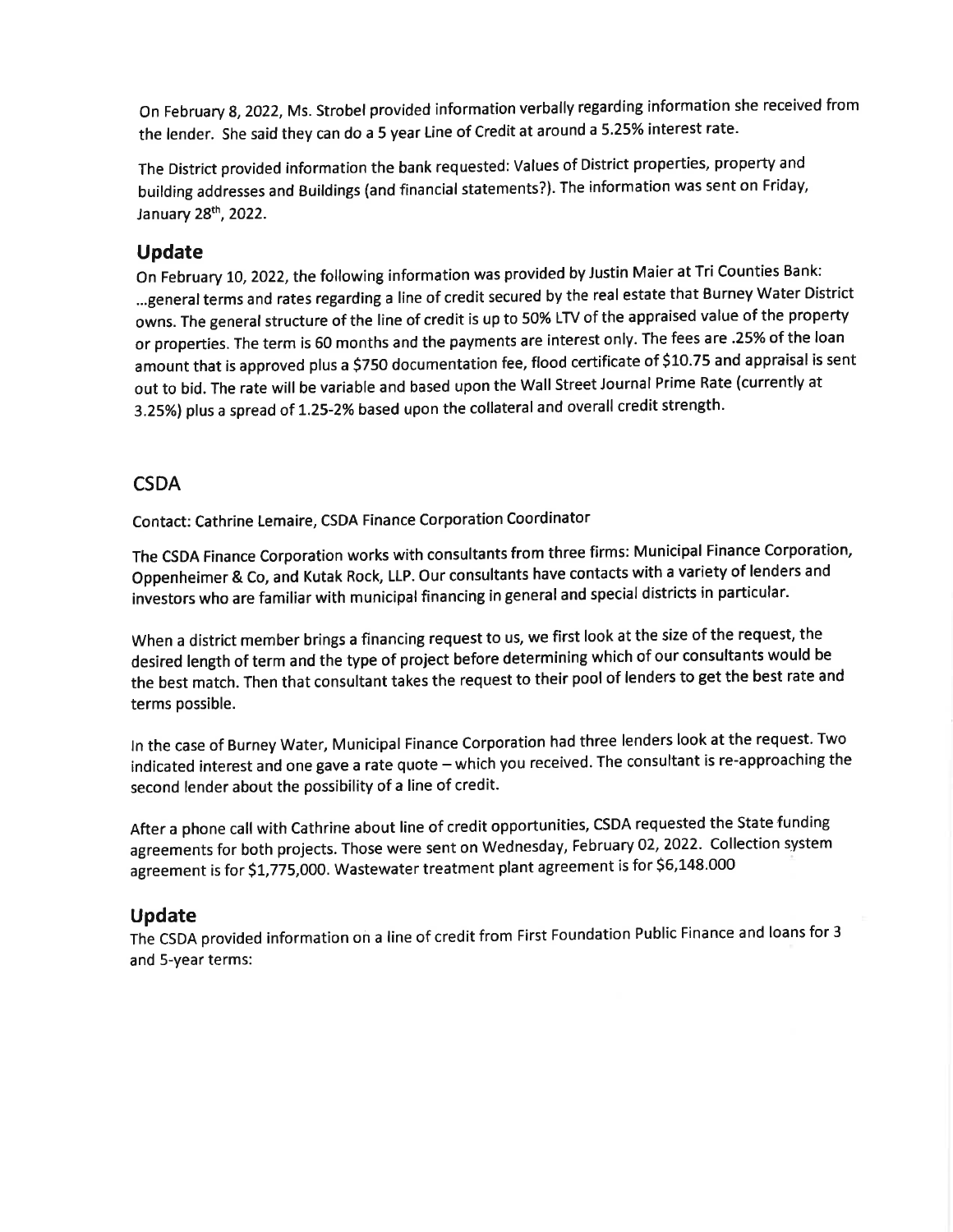

February 4, 2022

#### **Burney Water District** RE: 2022 Interim Financing

Based upon your request and preliminary review of the information provided to-date, First Foundation Public Finance ("FFPF") would like express its interest in underwriting and obtaining credit approval for the following Credit Facility to the Burney Water District, CA ("Borrower") based on the terms outlined below. This Letter is provided by First Foundation PublicFinance for discussion purposes only. It is not intended to be binding, does not create any obligation on the part of First Foundation PublicFinance to Sponsor or any third party, and is not a commitment to lend or agreement of any kind. No obligation whatsoever on the part of First Foundation Public Finance shall arise until execution and delivery of a formal commitment or loan documentation by a duly authorized officer of First Foundation Public Finance, which obligation shall be subject to all of the conditions contained therein.

The proposed loan conditions are:

| <b>STRUCTURE:</b>     | Revolving Line of Credit                                                                                                                                                                                                                                                                                                                                                                     |
|-----------------------|----------------------------------------------------------------------------------------------------------------------------------------------------------------------------------------------------------------------------------------------------------------------------------------------------------------------------------------------------------------------------------------------|
| <b>PURPOSE:</b>       | Interim project finance                                                                                                                                                                                                                                                                                                                                                                      |
| <b>MAX.LOAN AMT:</b>  | \$2,000,000                                                                                                                                                                                                                                                                                                                                                                                  |
| <b>INTEREST RATE:</b> | Variable, taxable: WSJP + 0.00% (Currently 3.25%)                                                                                                                                                                                                                                                                                                                                            |
| <b>RATELOCK:</b>      | The Rate will be locked for a period of 60-days prior to dosing. If the Credit Facility fails to dose within this period,<br>FFPF reserves the right to adjust the rate.                                                                                                                                                                                                                     |
| <b>MATURITY:</b>      | June 30, 2023                                                                                                                                                                                                                                                                                                                                                                                |
| <b>REPAYMENT:</b>     | Semi-annual interest, balloon principal                                                                                                                                                                                                                                                                                                                                                      |
| <b>DRAW LIMIT:</b>    | Minimum draw am ount of \$500,000                                                                                                                                                                                                                                                                                                                                                            |
| UNUSED FEE:           | 20 bps on unused funds                                                                                                                                                                                                                                                                                                                                                                       |
| PRE-PAYMENT:          | Anytime                                                                                                                                                                                                                                                                                                                                                                                      |
| <b>COLLATERAL:</b>    | Borrower's net revenues                                                                                                                                                                                                                                                                                                                                                                      |
| <b>COVENANTS:</b>     | Average annual usage not to exceed 50%                                                                                                                                                                                                                                                                                                                                                       |
|                       | ADDITIONAL TERMS:Documents to be prepared by the Borrower's Bond Counsel for review by FFPF's counsel Nixon Peabody, LLP.<br>Legal fees and expenses of Nixon Peabody, LLP shall be TBD. All other filing fees and related fees shall be paid<br>by the Borrower in connection with the issuance (induding applicable CDIAC fees).                                                           |
|                       | Periodic financial and collateral reporting by the Borrower, as well as representations and warranties of the<br>Borrower regarding its status and ability to repay, taxability gross-up and covenants and conditions that are<br>appropriate for a Credit Facility of the scope and nature proposed above will be determined as part of FFPF's<br>underwriting and credit approval process. |
|                       | PDF's of all executed and other documents listed on the Closing Index shall be provided to FFPF no later than<br>24 hours before the time of the requested wire; provided, that if any documents can only be signed after receipt of<br>the wire, those documents shall be provided immediately after receipt of the wire.                                                                   |

In an event of default, a default rate equal to the Interest Rate + 3.00% will be required.

Notice: The Federal Equal Credit Opportunity Act prohibits creditors from discriminating against credit applicants on the basis of race, color, religion, national origin, sex, marital status, age (provided the applicant has the capacity to enter into a binding contract); because all or part of the applicant's income derives from any public assistance program; or because the applicant has in good faith exercised any right under the Consumer Credit Protection Act. The federal agency that administers compliance with this law concerning this creditor is the Federal Deposit Insurance Corporation, Consumer Response Center, 1100 Walnut Street, Box #11, Kansas

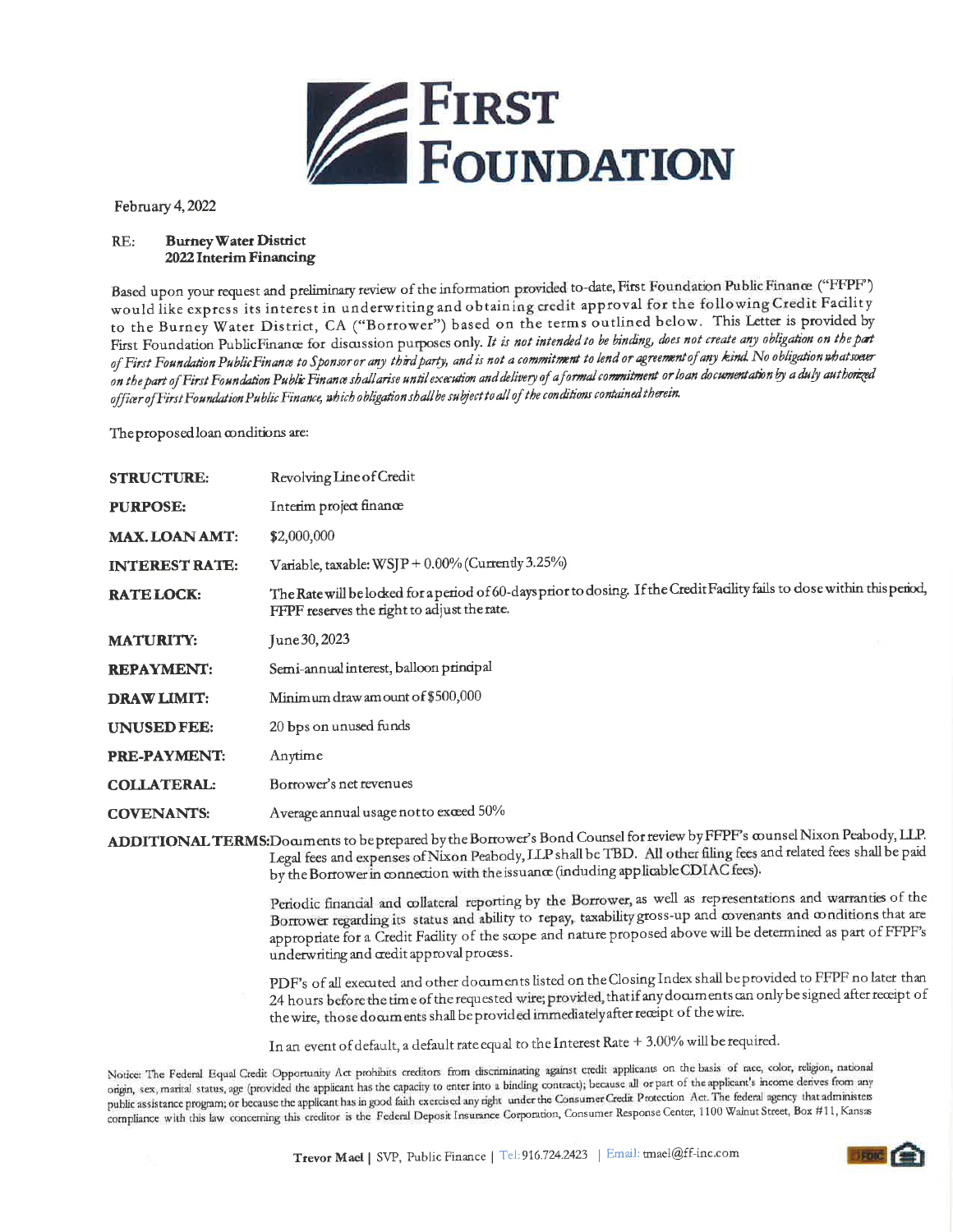

## PREPARED BY CSDA FINANCE CORPORATION DATE: January 28, 2022

# PROPOSEO INSTALLMENT PURCHASE FOR: Burney Water District

### RE: Water Gollection and Wastewater Treatment

NOTE: TERMS ARE BASED UPON LEASE BEING BANK QUALIFIED Prepayment Option amount is exclusive of the installment payment due on same date. lnterest rate quote is valid for an acceptance within 20 days and lease funding within 60 days' Documentation Fee: \$10,000 (payable at closing)

| Payments: Semi-annually in arrears |          | <b>Financing Amount</b><br>\$1,500,000 | <b>Interest Rate</b><br>2.35% | <b>Term</b><br>3 Years |            |
|------------------------------------|----------|----------------------------------------|-------------------------------|------------------------|------------|
| <b>PMT</b>                         | Due Date | Installment                            | To                            | To                     | Prepayment |
| #                                  |          | Payment                                | Principal                     | Interest               | Option     |
|                                    |          | \$260,381.33                           | \$242,756.33                  | 17,625.00              |            |
| $\overline{2}$                     |          | 260,381.33                             | 245,608.72                    | 14,772.61              |            |
| 3                                  |          | 260,381.33                             | 248,494.62                    | 11,886.71              |            |
| 4                                  |          | 260,381.33                             | 251,414.43                    | 8,966.90               |            |
| 5                                  |          | 260,381.33                             | 254,368.55                    | 6,012.78               |            |
| 6                                  |          | 260,381.33                             | 257, 357. 35                  | 3,023.98               |            |
| <b>TOTALS:</b>                     |          | \$1,562,287.98                         | \$1,500,000.00                | \$62,287.98            |            |

## Approved and agreed to: Burney Water District

| By:                                    | _______<br>the control of the company's statement of the control of the company's control of the control of<br>____                                                                                                           | Date: |  |  |
|----------------------------------------|-------------------------------------------------------------------------------------------------------------------------------------------------------------------------------------------------------------------------------|-------|--|--|
| Andrews and the company of the company | _______                                                                                                                                                                                                                       |       |  |  |
| Title:                                 | the control of the control of the control of the control of the control of the control of the control of the control of the control of the control of the control of the control of the control of the control of the control |       |  |  |